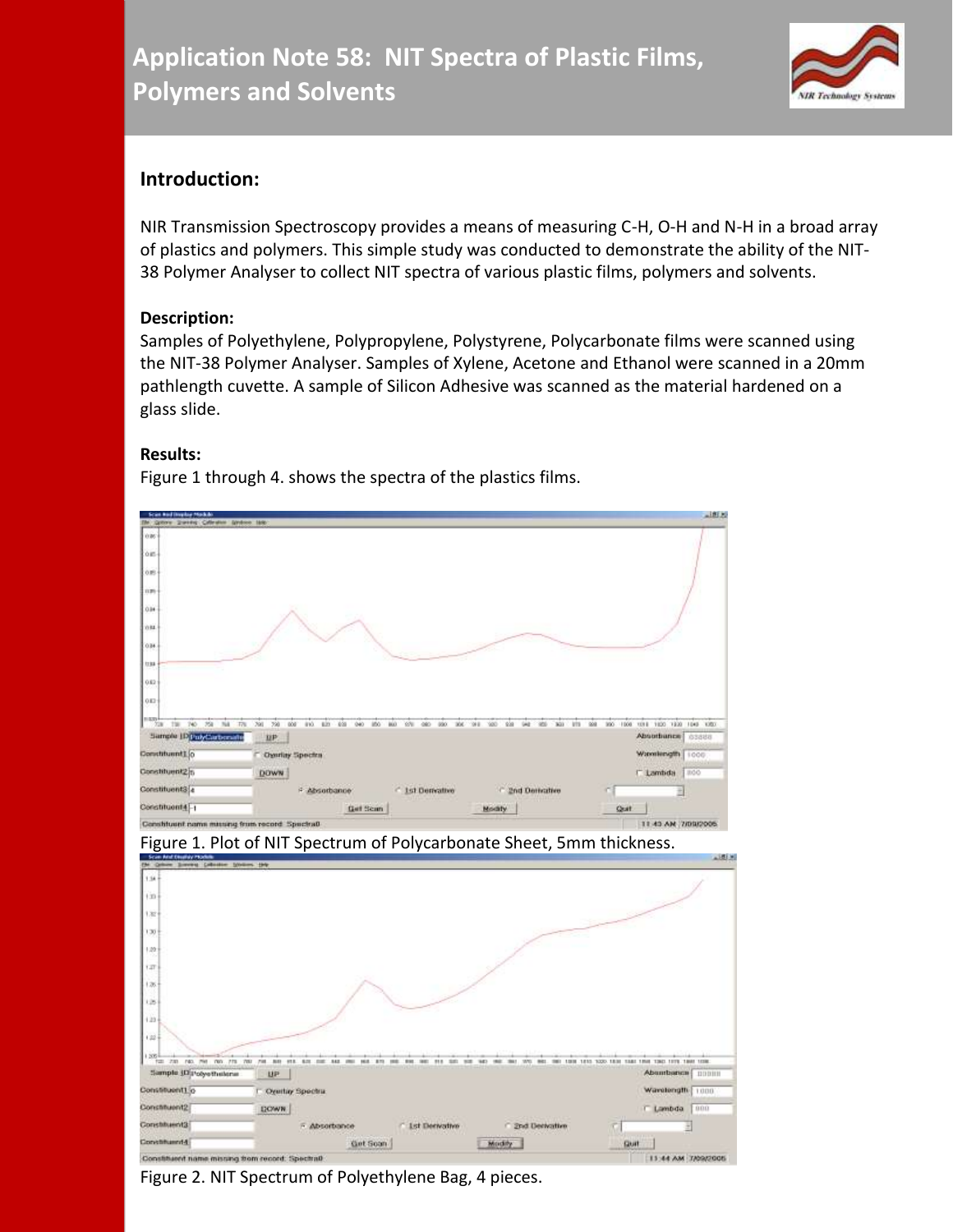

Figure 3. NIT Spectrum of Polystyrene Film, 4 pieces.



Figure 4. NIT Spectrum of Polypropylene Film, 4 pieces.



Figure 5. NIT Spectra of Solvents: Xylene(Red), Ethanol(Green Top), Acetone(Green Lower)